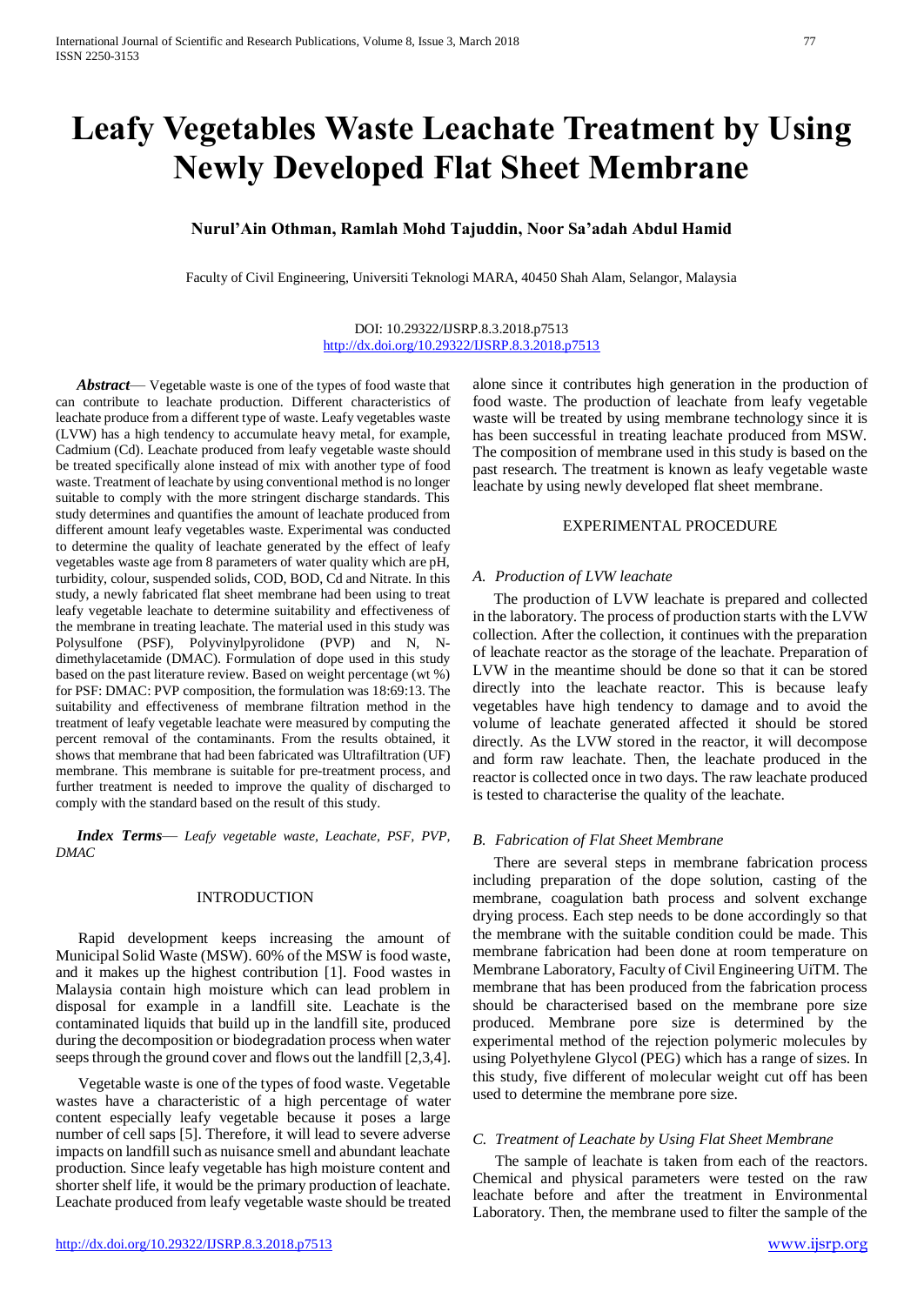leachate. This step is repeated by using another sample of leachate.

# RESULT AND DISCUSSION

The first part of the result quantifies the amount of leachate produced from a different amount of leafy vegetable waste. Then, the second part discussed the effect of leafy vegetables waste age on quality of leachate generated. The third part discussed the effective treatment using flat sheet membrane for organic removal in vegetable waste leachate.

### *D. Effect of Waste Age on Leachate Production*

Volume generated from leachate production is depending on the amount of leafy vegetable waste used in this study.



Figure 1: Production of Leachate

Based on Figure 1, it shows that production of leachate is rapidly increased within 11 days of the experiment. Low production of leachate is shown on the first day as the small portions only degradation process occurs. A study state that organic matter is changed into carbon dioxide and water by aerobic decomposition process [6]. Besides that, moisture content in the leafy vegetable waste caused the leachate generated instead of the decomposition process. The increasing production of leachate because in the early stage leafy vegetable waste has a vast amount of biodegradable organic matter.

Amount of waste used in this study affects the generation of leachate production. Maximum production of leachate is sample R4 which has the highest quantity of waste and a maximum period of decomposition of waste compared to another sample. Sample R4 with 4kg of waste on Day 11 produced 2,450 ml of leachate. Since leafy vegetable waste has a characteristic of high water content, it indicates that large quantity of waste will produce a high amount of leachate due to the high water content in the waste [5].

#### *E. Effect of Waste Age on Quality Leachate Production*

The leachate generates from decomposition process had been analysed based on water quality parameter. The quality of leachate is highly variable. A parameter that had been analysed were pH, turbidity, colour, SS, BOD5, COD, nitrate and Cd. For physical properties, parameters that had been studied were pH, colour, turbidity and total suspended solids. pH values for leafy vegetable leachate were varied between 6.14-8.33.



Figure 2: Effect on pH

The first leachate physical property is pH. During first three days, it shows low of pH value as it is in the young stage of leachate. Young leachate pH is less than 6.5 which is acidic while old landfill leachate is higher than 7.5 which is alkaline [7]. Besides that, young waste has low pH because when high content of food waste in MSW, the rapid food waste hydrolysis results in the imbalance of anaerobic metabolism in the waste layer and indicate VFA accumulation and a decrease of pH value.pH value for all the sample is increasing based on Figure 2. pH value of the leachate continues to increase as the decomposition process going on. Besides that, this pH value was depending on the age of the leachate been produced.



b) Day 11

## Figure 3: Colour observation on a) day 1 and b) day 11

Next leachate physical property is colour. Based on the results obtained, the leachate colour is turning from light brown to blackish brown. Figure 3 shows the change in colour of leachate for sample C1, R1, R2, R3 and R4 from day 1 and day 11. Physical colour observation of sample leachate on day 1 shows light brown colour while on day 11 it turns to blackish brown colour. Presence of humic substance in landfill leachate, which accounts for most organic components cause changing colour of leachate to dark colour [8].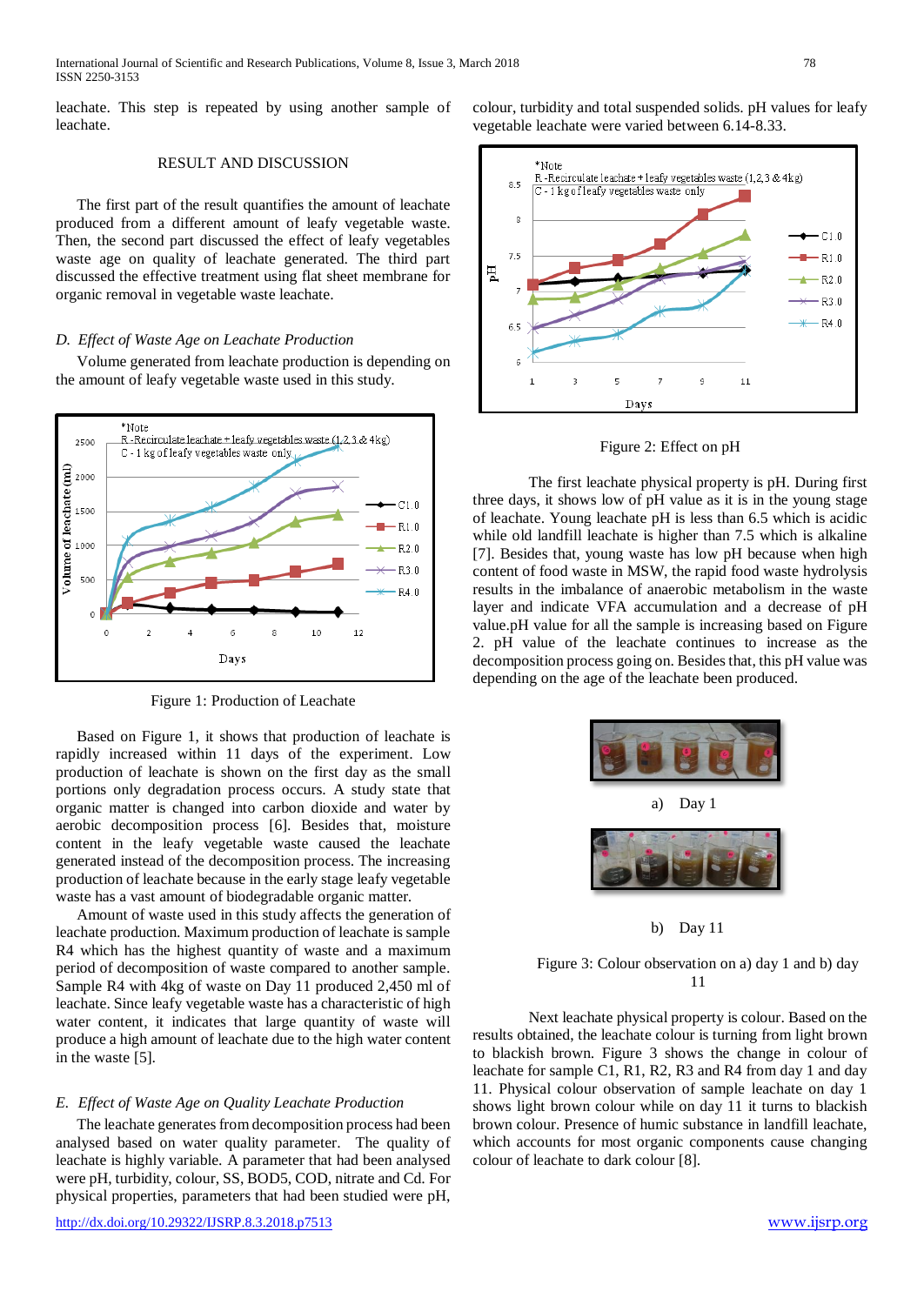

Figure 4: Effect of Colour

Based on Figure 4, R4 has the highest colour of leachate with 87,200 PtCo on day 11. While the lowest value of colour was recorded for C1 on day 1 with a value 32,200 PtCo. Based on Figure 4, it shows that the colour of leachate sample rapidly increases as the amount of waste increase except for the sample C1. The high leachate colour indicates that the leachate contains a high level of an organic substance such as humic and fluvic compounds [7].



Figure 5: Effect on Turbidity

For the third leachate physical properties is turbidity. From Figure 5 turbidity of all sample leachate increase significantly except for sample C1. Sample R4 shows the highest turbidity with 1765 NTU on day 11 while the lowest turbidity is sample C1 with 970 NTU. High turbidity of leachate due to the landfill age and stabilisation of leachate [9].Since the production leachate in this study for 11 days, it proved that the highest turbidity is R4 on day 11. High turbidity also affects the amount of waste used as the sample R4 use 4kg of waste. High organic matter in leachate also caused the high in turbidity [10].



Figure 6: Effect on Suspended solids

The last leachate physical property is suspended solids. The value of suspended solid ranged from 2,650 mg/L to 7,370 mg/L. Based on Figure 6, suspended solid in all sample decrease steeply. All samples gives high result of SS on day 1 which are 6,430 mg/L, 6,500 mg/L, 6,780 mg/L, 7,120 mg/L and 7,370 mg/L for sample C1, R1, R2, R3 and R4 respectively. But in day 11 suspended solid for all sample decrease steeply with the result 2,650 mg/L, 3,100 mg/L, 3,920 mg/L, 4,320 mg/L and 7,370 mg/L for sample C1, R1, R2, R3 and R4 respectively.The high amount of waste reduced the suspended solid in each of the samples. This is because the high amount of waste needs longer time to decompose the waste. In similar to deeper landfill require a longer time for decomposition process [6].

As a conclusion for physical properties, colour and turbidity concentration are increasing for all sample for the 11 days of the decomposition process. From the data obtained, it shows that R4 sample with the highest amount of waste that is 4kg generate the highest concentration of colour and turbidity. This is true for the high value of turbidity would affect to value of colour for sample R4. However, these two parameters do not affect suspended solids. The measured suspended solids show decreasing as the time of decomposition process is increasing. Besides, pH value of all sample also increase throughout the decomposition process as well as colour and turbidity concentration, but sample R1 shows the higher value of pH instead of sample R4. The behaviour of control sample shows the most different compared to another sample for all the physical properties.

For chemical properties, the concentration of nitrate and cadmium were measured. Figure 7 shows the effect of different amount leafy vegetables waste to nitrate. Nitrate (NO<sub>3</sub>) concentration in this production of leachate was recorded between ranges 1-35 mg/L. During the first day, the results show a low concentration of  $NO<sub>3</sub>$  for all samples with concentration 4 mg/L, 5mg/L, 6 mg/L, 7 mg/L and 10 mg/L for sample C1, R1, R2, R3 and R4 respectively. The concentration increases significantly until the fifth day and then decreased gradually until the eleventh day.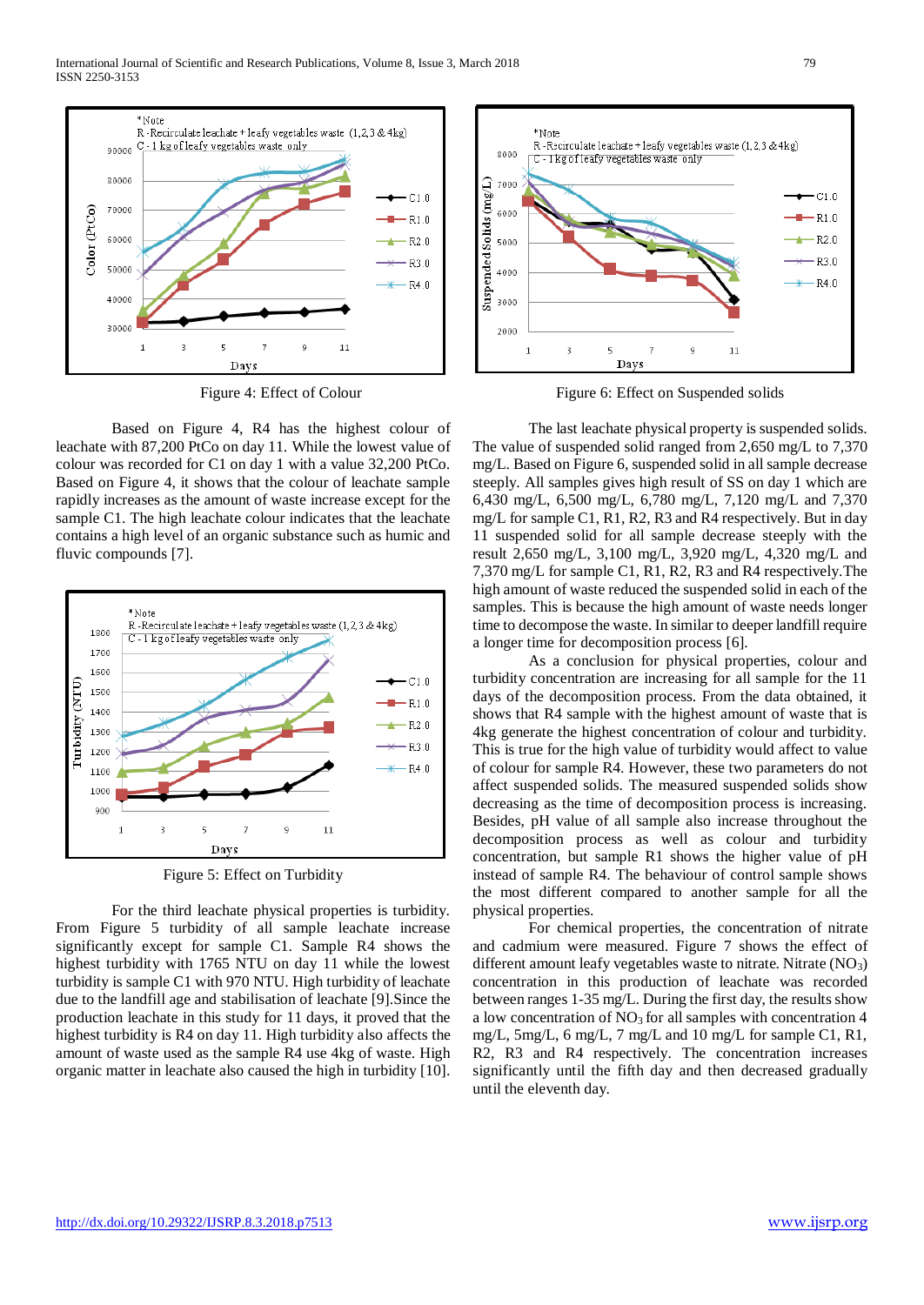

Figure 7: Effect on Nitrate

The highest  $NO<sub>3</sub>$  were recorded at sample R4 during the fifth day of leachate production with concentration 35 mg/L while the lowest  $NO<sub>3</sub>$  were recorded at sample C1 during the first day with concentration 4 mg/L. Thus, it proved that amount of waste affects the concentration of nitrate as a significant amount of waste gives a high concentration of nitrate. The second of leachate chemical property is Cd. Figure 8 shows the result of different effect amount of leafy vegetable waste to Cd. Cd concentration in this production of leachate was recorded between ranges 520-14,750mg/L. Based on the data recorded, it shows that leafy vegetable waste has very high of Cd concentration. Cd concentration increases significantly until the fifth day and then decreased gradually until the eleventh day.



Figure 8: Effect of Cadmium

The maximum concentration of Cd shows in sample R4 during the fifth day with 14,750 mg/L. High concentration of Cd in sample R4 because R4 contains a significant amount of vegetable waste compared to another sample. Leafy vegetable waste has a high accumulation of Cd compared to other heavy metal [11]. Thus, it is proved when sample R4 contain a high concentration of Cd since R4 has a large amount of vegetable waste.

In summary of the chemical properties, the first five days of decomposition process shows the highest concentration of nitrate and Cd, especially for R4 sample. Then during the fifth day until the eleventh day, both of the chemical properties show a decline in concentration. In contrast, Cd concentration shows steeply decline compared to nitrate gradually decline. This phenomenon happened because of the transformation process of ammonia to nitrite through oxidation process is very slow. It was known that the nitrite is transformed through this process. This also happens to the control sample that is C1.



Figure 9: Effect on COD

Based on Figure 9 it shows that the result of COD for the first five days it increases noticeably. During first day, all samples gives low result of COD which are 5,400 mg/L, 5,600 mg/L, 6,600 mg/L, 6,780 mg/L and 8,700 mg/L for C1, R1, R2, R3 and R4 respectively. While the highest COD is on the fifth day for all sample especially sample R4 with 20,800 mg/L. This is because a large amount of waste contains in sample R4. The fifth day shows the highest COD because it indicates that the decomposition process undergoes acid phase [7].



Figure 10: Effect on BOD

BOD measures the amount of oxygen required for microbiological decomposition of organic material in water or wastewater [7]. During first day production of leachate, low concentration of BOD is a show for all the samples based on Figure 10. BOD concentration begins to increase during the fifth day of production leachate for all samples. Based on the Figure 10, during the fifth day, all samples give a high concentration of COD which are 379 mg/L, 395 mg/L, 495 mg/L, 523.8 mg/L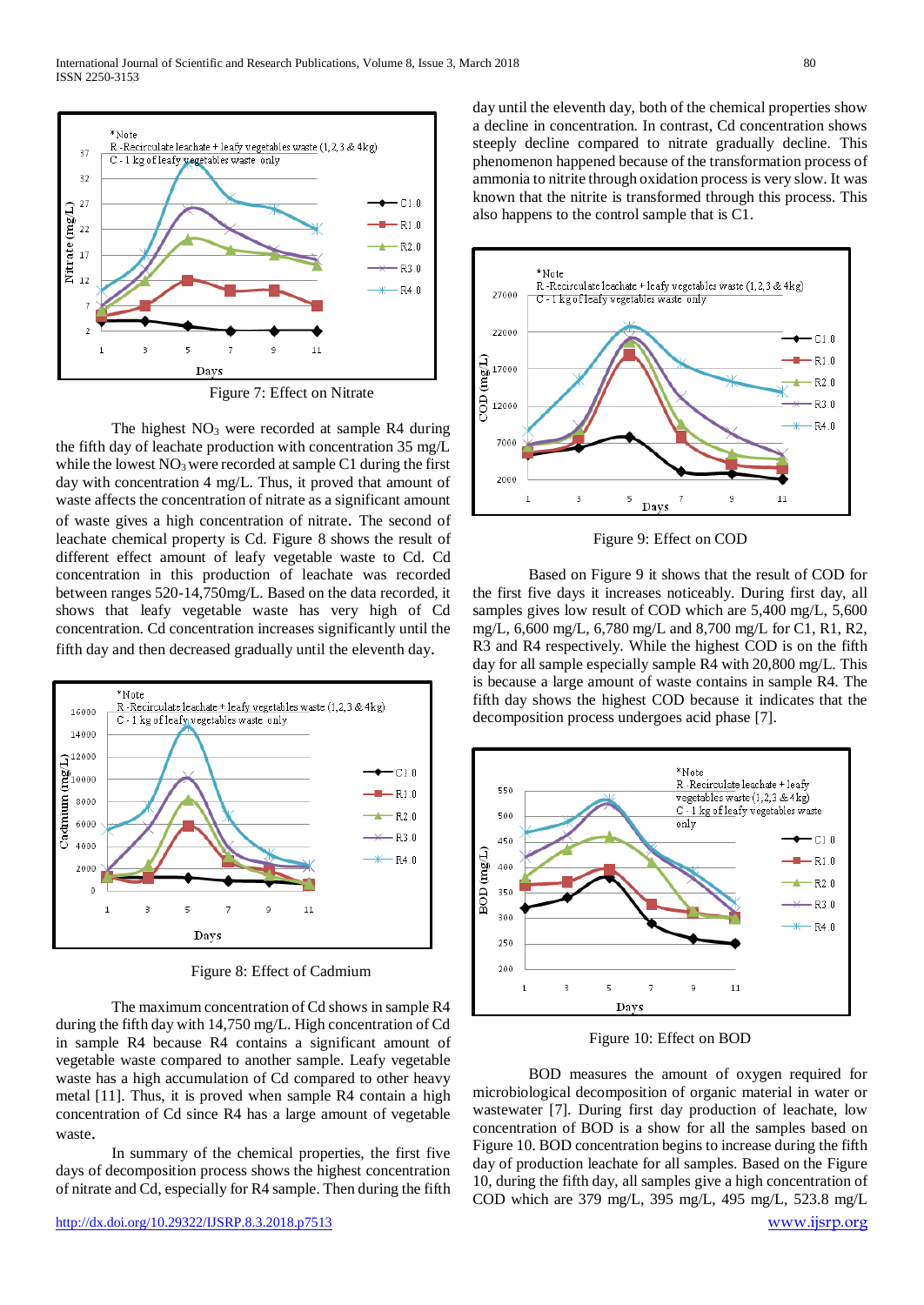and 530.7 mg/L for C1, R1, R2, R3 and R4 respectively. A research study found out that young leachate will be high in BOD as a result of decomposition of organic waste [12].The highest BOD is on the fifth day for all samples especially from sample R4 with 530.7 mg/L. BOD behaviour is same as the COD as the vast amount affect the concentration. The concentration of BOD increased with the passing of time till five days. While during the last six days, BOD decreased significantly. A decline in concentrations of BOD referred to the reduction in organic contaminants [12]. Therefore, BOD concentration shows similar behaviour to COD.

Based on the biological properties, sample R4 shows the highest concentration of both COD and BOD. This can be found on the fifth day of the decomposition process. The concentration of COD is higher compared to the concentration of BOD. This is because BOD needs more amount of oxygen for microbiological decomposition. While for C1 sample show differently compared to another sample for both of the biological properties. A sample of C1 of COD and BOD having little changing throughout the decomposition process.

## *F. Type of Membrane Fabricate*

The membrane was classified by the experimental method of rejection polymeric molecules using Polyethylene Glycol (PEG) which has a range of size. By plotting the observed retention for each PEG in the mixture against its molecular weight, a retention curve was obtained. Then, fitting of this curve with the log-normal led to the determination of the MWCO. 90% retention of PEG mixture showed the molecular weight of the membrane which is Ultrafiltration membrane.

# *G. Treatment of Leafy Vegetables Leachate by Using Membrane*



Figure 11: Percentage Removal Efficiency

Figure 11 shows the percentage removal efficiency each of the parameter. After leafy vegetable leachate had been characterized, the most severe of leachate had been treated by using UF flat sheet membrane. Based on the removal efficiency, UF membrane needs to combine with other treatment to achieve the standard requirement. UF is good to have pre-treatment process, especially the wastewater, containing high organic content [13].

Variation of casting dope solution such as concentration, temperature and organic and inorganic additives governed the

#### **CONCLUSION**

It was found that most of the parameters were not comply with the standard issued by DOE for the leachate discharge. Therefore, the membrane has been introduced to determine the effectiveness of the system to treat leachate. Since membrane that had been fabricated was classified as UF membrane, it only acts as pretreatment for another process of leachate treatment.

#### ACKNOWLEDGMENT

The author's thanks, RMC's UiTM for providing a grant (600- IRMI/GIP 5/3 (0003/2016)) and Faculty of Civil Engineering, Universiti Teknologi Mara (UiTM) for providing facilities to conduct this research.

#### REFERENCES

- [1] A. A. Hamid, A. Ahmad, M. H. Ibrahim, N. Norulaini, and N. Abdul, "Food waste management in Malaysia - Current situation and future management options," *J. Ind. Res. Technol.*, vol. 2, no. 1, pp. 36–39, 2012.
- [2] P. Agamuthu, "Characteristics of municipal solid waste and leachate from selected landfills in Malaysia," *Malaysian J. Sci.*, vol. 18, pp. 99–103, 1999.
- [3] A. Baker and M. Curry, "Fluorescence of leachates from three contrasting landfills," *Water Res.*, vol. 38, no. 10, pp. 2605–2613, May 2004.
- [4] J. Rodríguez, L. Castrillón, E. Marañón, H. Sastre, and E. Fernández, "Removal of non-biodegradable organic matter from landfill leachates by adsorption," *Water Res.*, vol. 38, no. 14–15, pp. 3297–3303, Aug. 2004.
- [5] S. A. Adeniyi, J. E. Ehiagbonare, and S. C. O. Nwangwu, "Nutritional evaluation of some staple leafy vegetables in Southern Nigeria," *Int. J. Agric. Food Sci.*, vol. 2, no. 2, pp. 37–43, 2012.
- [6] B. Adhikari, K. R. Dahal, and S. Nath Khanal, "A review of factors affecting the composition of municipal solid waste landfill leachate," *Int. J. Eng. Sci. Innov. Technol.*, vol. 3, no. 5, pp. 273–281, 2014.
- [7] B. Adhikari and S. N. Khanal, "Qualitative study of landfill leachate from different ages of landfill sites of various countries including Nepal," *J. Environ. Sci. Toxicol. Food Technol.*, vol. 9, no. 1, pp. 23–36, 2015.
- [8] M. Vedrenne, R. Vasquez-Medrano, D. Prato-Garcia, B. A. Frontana-Uribe, and J. G. Ibanez, "Characterization and detoxification of a mature landfill leachate using a combined coagulation–flocculation/photo Fenton treatment," *J. Hazard. Mater.*, vol. 205–206, pp. 208–215, Feb. 2012.
- [9] N. A. Zainol, H. A. Aziz, and M. S. Yusoff, "Characterization of leachate from Kuala Sepetang and Kulim Landfills: A comparative study," *Energy Environ. Res.*, vol. 2, no. 2, p. 45, Aug. 2012.
- <http://dx.doi.org/10.29322/IJSRP.8.3.2018.p7513> [www.ijsrp.org](http://ijsrp.org/) [10]N. S. Mohd Zin, H. Abdul Aziz, M. N. Adlan, and A.